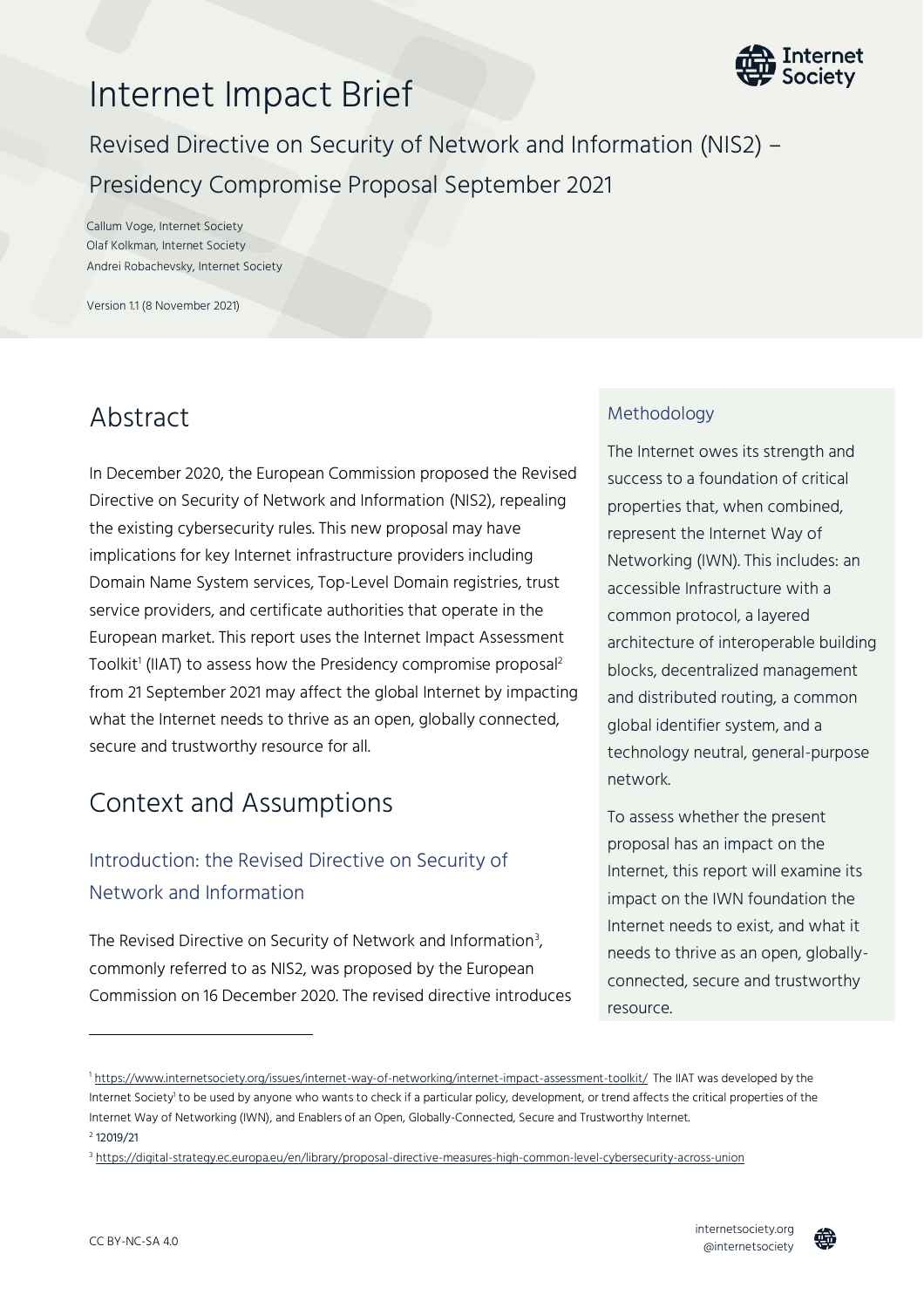new cybersecurity rules for the EU and will replace the existing 2016 Network and Information Systems  $(NIS1).<sup>4</sup>$ 

The NIS2 proposal seeks to respond to the rapidly changing cybersecurity threat landscape as well as the limitations of the existing NIS1. The proposal's objective is to support a more resilient Europe by protecting additional vulnerable sectors and increasing interconnectivity between Member States' cybersecurity mechanisms. Accordingly, Member States will need to transpose the Directive into national laws.

The NIS2 proposal differs from the NIS1 in a number of ways. The directive's scope has been expanded under NIS2 to cover additional sectors including telecoms, social media platforms, and public administration.<sup>5</sup> The NIS2 proposal also removes the distinction between Operators of Essential Services (OES) and Digital Service Providers (DSP) found in the NIS1. 6 Instead, Member States will enforce risk management and reporting requirements for "essential and important entities," with digital infrastructure designated as "essential" and digital providers as "important entities."7

The concrete list of entities that will fall under NIS2 will be created by Member States while the Directive itself defines a high-level list of entities in the Annex. In this analysis we will focus on a subset of these entities, primarly concerned with Domain Name System (DNS) and trust services providers.

#### A) DNS Services within the Scope of NIS2 Requirements

The Domain Name System (DNS) plays a crucial role in making the Internet easier to navigate, using a system of common global identifiers that systems and users worldwide can depend on to get them where they are trying to go on the Internet. DNS services do this by creating a semantic map that allows users to navigate the network using only domain names (e.g. internetsociety.org) rather than requiring users to remember multiple numerical network addresses (e.g. 104.18.16.166 or 2606:4700::6812:11a6). The links created by DNS services ensure consistency and help prevent the fragmentation of the Internet.

The 21 September NIS2 compromise proposal holds all providers of DNS services along the DNS resolution chain within scope, including: (1) operators of root name servers; (2) top-level-domain (TLD) name servers; and (3) authoritative name servers for domain names and recursive resolvers.<sup>8</sup>



<sup>4</sup> https://digital-strategy.ec.europa.eu/en/policies/nis-directive

<sup>5</sup> <https://digital-strategy.ec.europa.eu/en/library/revised-directive-security-network-and-information-systems-nis2>

<sup>6</sup> https://www.cullen-international.com/news/2021/04/NIS2--Overview-of-the-new-EU-cybersecurity-rules-proposed.html

<sup>7</sup> https://www.digitaleurope.org/resources/digitaleuropes-position-on-the-nis-2-directive/

<sup>8</sup> Recital 15, 12019/21.

<sup>&</sup>quot;Upholding and preserving a reliable, resilient and secure domain name system (DNS) is a key factor in maintaining the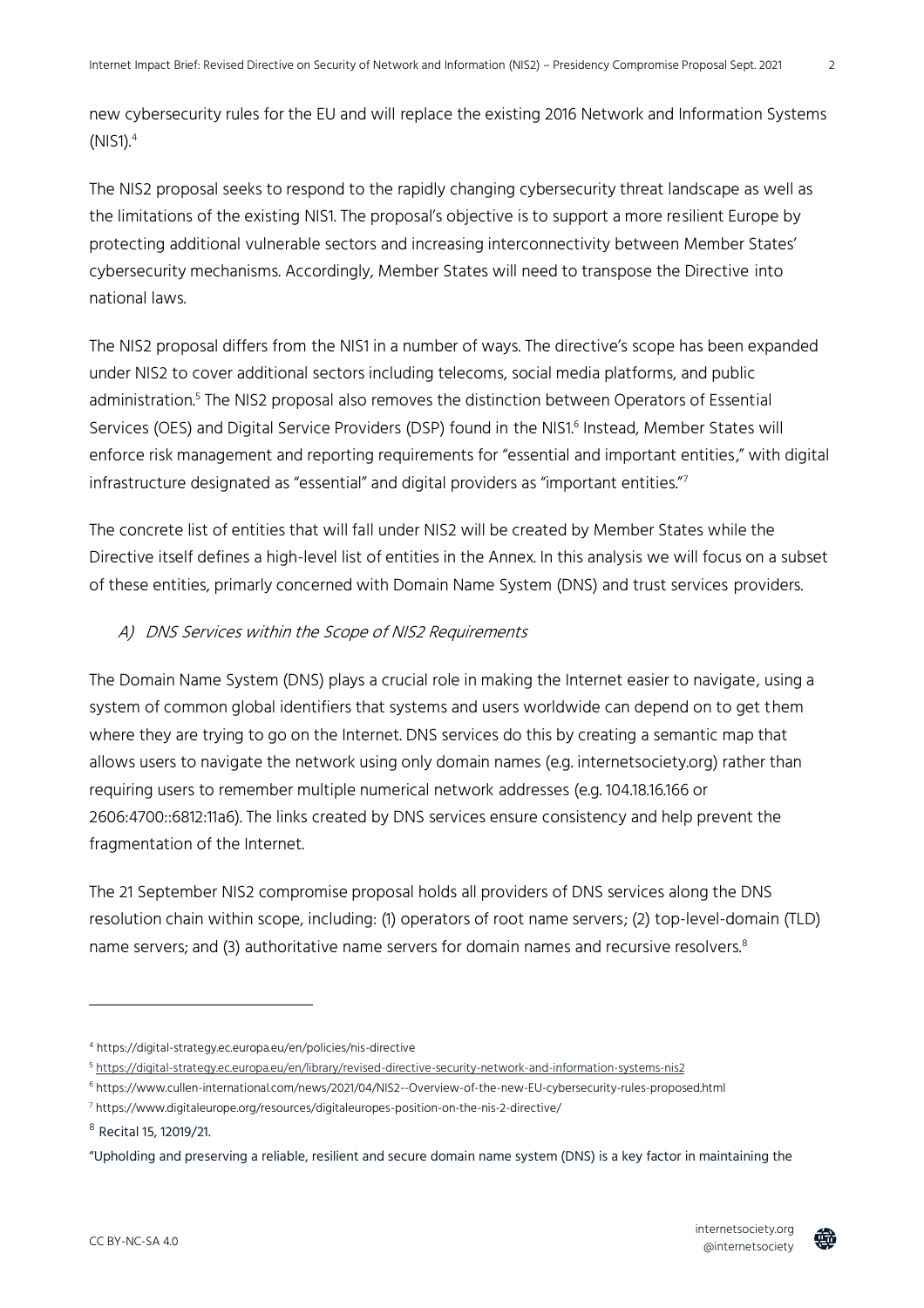NIS2 requires that DNS services within the proposal's scope meet certain reporting and security policy requirements, with exceptions for small and micro entities.<sup>9</sup> These requirements include incident reporting, the designation of a representative if the entity is located outside of the Union, and the adoption of various supply chain security measures. Given the typical size of DNS services, very few entities would qualify for exemptions under the category of small and micro entities.

## B) Top Level Domain Registries within the Scope of NIS2 Requirements

Top Level Domains (TLDs) sit near the top of the DNS and can be identified by the last segment of a domain name (e.g. .com, .org, .net, or .uk). A TLD registry is a database of all the domain names registered under one of these TLDs.

Operators of TLD registries are responsible for the registration of domain names either directly (as a registry) or through a network of domain name resellers (registrars). TLD registry operators primarily manage the generation, signing, and publication of the technical information needed for delegation to the next level in the DNS name hierarchy.

When zone data is out of date or inaccurate, the links connecting the TLD to its underlying consumer domain names break, causing traffic to be directed to inaccurate or outdated network addresses. This creates security risks as users are taken to insecure network addresses where they can become victim to abusive behavior. Weak registration policies make abuse of the DNS even easier, as evidenced by instances of domain names being used as botnet command and control centers for attacks.

The NIS2 proposal places requirements on TLD registries to collect domain name registration data by implementing technical and organizational measures.<sup>10</sup> Additionally, TLD registries will have 72 hours to

<sup>10</sup> Recitals 59-64, 12019/21.



integrity of the Internet and is essential for its continuous and stable operation, on which the digital economy and society depend. Therefore, this Directive should apply to all providers of DNS services along the DNS resolution chain, including operators of root name servers, top-level-domain (TLD) name servers, authoritative name servers for domain names and recursive resolvers." [SIC]

<sup>&</sup>lt;sup>9</sup> Article 2(2). 12019/21.

<sup>&</sup>quot;Regardless of the size of the entities referred to in paragraph 1, this Directive also applies to entities referred to in the Annex, where: (a) the services are provided by one of the following entities: (iv) top–level domain name registries and domain name system (DNS) referred to in point 8 of the Annex" [SIC]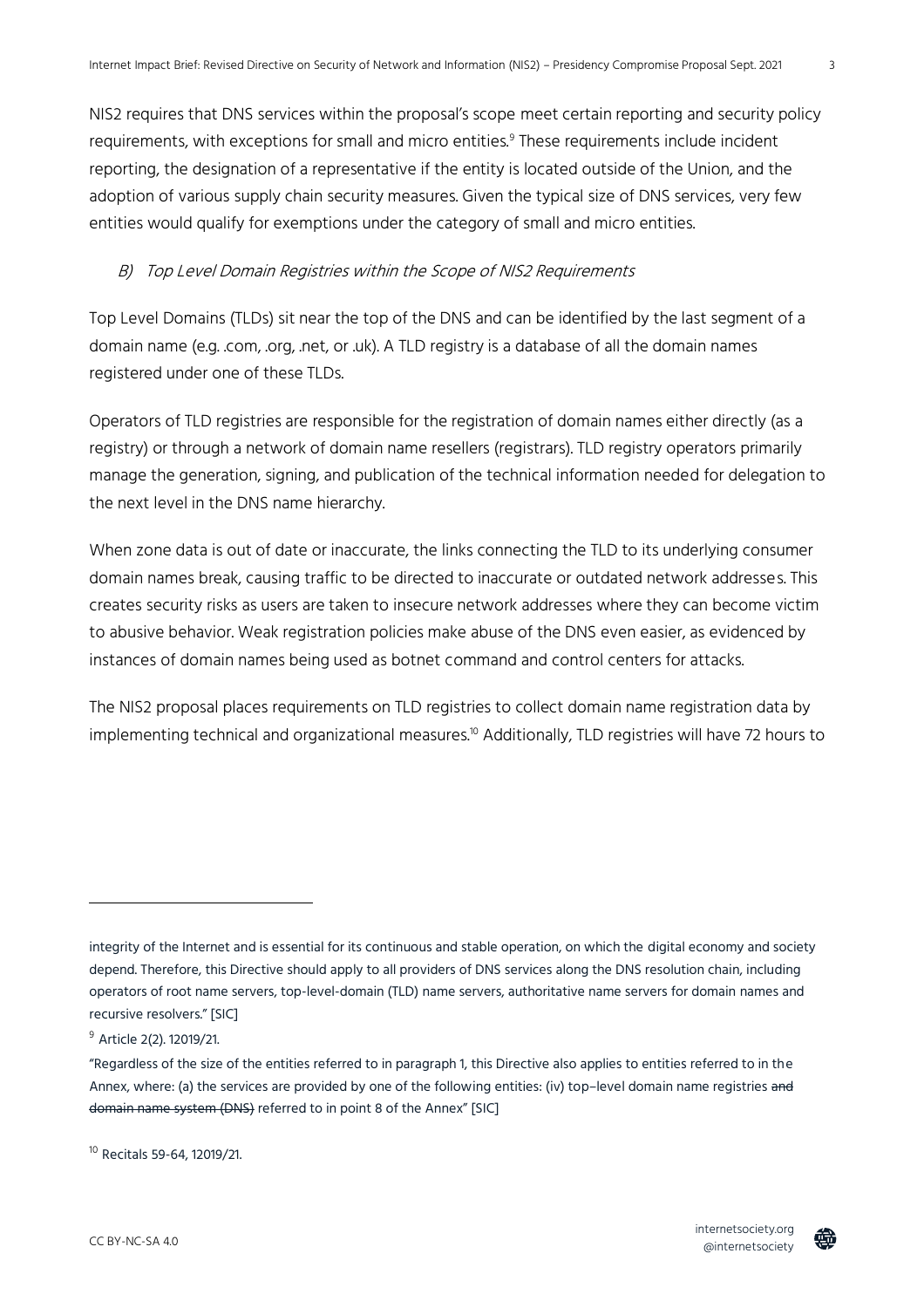reply to requests from legitimate access seekers for the disclosure of domain name registration data.<sup>11</sup> There are no exceptions in the NIS2 proposal for small or micro trust service providers.<sup>12</sup>

#### C) Trust Service Providers within the Scope of NIS2 Requirements

Trust service providers (TSP) provide and maintain digital certificates that are used to create and validate electronic signatures as well as to authenticate signatories and websites. They play a critical role in verifying the identity of people and companies on the Internet. The reliable use of digital certificates increases the trustworthiness of the Internet and has enabled, among other things, the growth of eGovernment services, as well as sensitive health and financial services, throughout the EU.

The most recent compromise proposal of NIS2 includes TSPs within the scope of the Directive<sup>13</sup> and identifies them as essential entities in the Annex under the category of digital infrastructure.<sup>14</sup> As essential entities, TSPs would be subject to both ex-ante and ex-post supervision<sup>15</sup>, meaning that trust service providers would need to systematically document their compliance with the security requirements of the directive. There are no exceptions in NIS2 for small or micro trust service providers.<sup>16</sup>

# How does NIS2 Affect the Internet?

In order to understand how NIS2 affects the Internet itself we assess how it might impact the Critical Properties of the Internet Way of Networking as described by the Internet Society<sup>17</sup>. .



@internetsociety

4

<sup>11</sup> Recital 48. 12019/21.

<sup>12</sup> Article 2(2). 12019/21.

<sup>&</sup>quot;Regardless of the size of the entities referred to in paragraph 1, this Directive also applies to entities referred to in the Annex, where: (a) the services are provided by one of the following entities: (iv) top-level domain name registries and domain name system (DNS) referred to in point 8 of the Annex" [SIC]

<sup>13</sup> Recital 48. 12019/21.

<sup>&</sup>lt;sup>14</sup> Annex. Item 8, Digital Infrastructure. 12019/21.

<sup>15</sup> https://www.cullen-international.com/news/2021/04/NIS2–[Overview-of-the-new-EU-cybersecurity-rules-proposed.html](https://www.cullen-international.com/news/2021/04/NIS2--Overview-of-the-new-EU-cybersecurity-rules-proposed.html) <sup>16</sup> Article 2(2). 12019/21.

<sup>&</sup>quot;Regardless of the size of the entities referred to in paragraph 1, this Directive also applies to entities referred to in the Annex, where: (a) the services are provided by one of the following entities: (ii) qualified trust service providers referred to in point XX of the Annex; (iii) non-qualified trust service providers referred to in point XX of the Annex;" [SIC] <sup>17</sup> https://www.internetsociety.org/resources/doc/2020/internet-impact-assessment-toolkit/critical-properties-of-theinternet/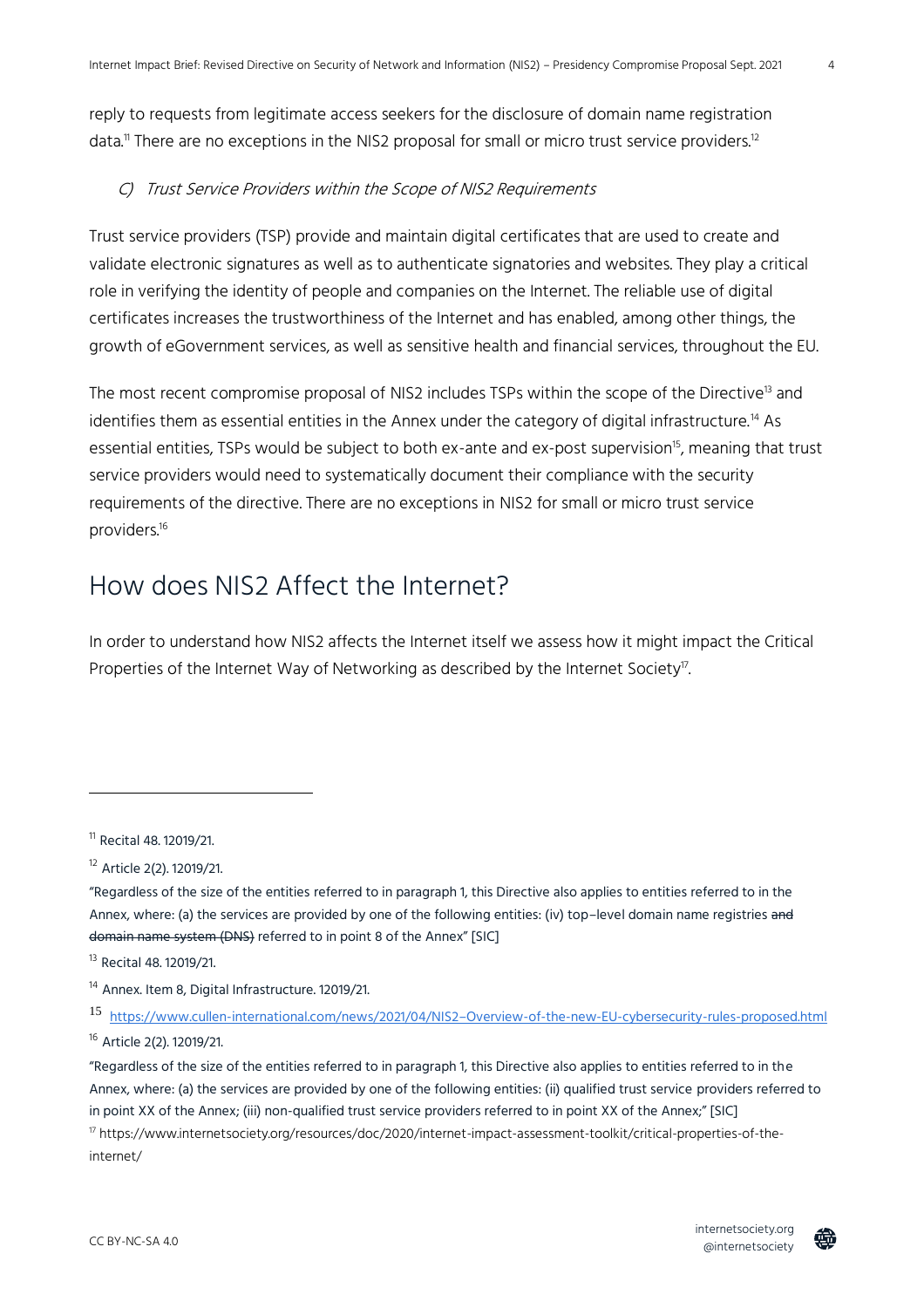## Interoperable and reusable building blocks that are openly defined and voluntarily adopted by a user community.

A key feature of an open Internet is that it facilitates fast and permissionless innovation so that useful changes are adopted when needed and unnecessary ones removed without barriers. The NIS2 proposal has been successful in not prescribing specific security mechanisms to DNS services and has instead taken a technology neutral approach.

Technological flexibility has proved important in the past as DNS services have adopted new security building blocks such as Domain Name System Security Extensions (DNSSEC) as well as DoT and DoH to respond to new challenges. In this sense, whileNIS2 does confine DNS services in developing their own measures appropriate to their risk level, it is positive that the type of technologies used to meet these requirements has largely been left open.

# Decentralized Management and a Single Distributed Routing System which is scalable and agile

The decentralized management of Internet services allows for local optimization as needed. The NIS2 proposal places new obligations on DNS services without considering the wide variety of existing obligations they already face under a myriad of community-led governance structures. This approach risks the creation of multiple layers of accountability and clashing obligations, threatening the autonomy of DNS services and resilience of the Internet. For example, the requirements for certain country code top-level domains are set by local government while others are set by local communities. Adding regulations at higher levels would negate local community-led governance structures and reduce autonomy.

## Common Global Identifiers which are unambiguous and universal

The globally connected Internet uses common identifiers to deliver consistent addressability and prevent Internet fragmentation. By placing additional requirements on DNS services, without consideration for differences in resources and ability, NIS2 disproportionately burdens certain entities. Entities that fail to comply with obligations may be ordered by member states to "cease non-compliant conduct". <sup>18</sup> Could failure to comply result in banning certain domain names in the EU and barring access for EU residents? By not providing greater clarity on repercussions, NIS2 creates the conditions for the



<sup>&</sup>lt;sup>18</sup> Article 29(4). 12019/21.

<sup>&</sup>quot;Member States shall ensure that competent authorities, where exercising their enforcement powers in relation to essential entities, have the power at least to: (c) order those entities to cease conduct that is non-compliant with the obligations laid down in this Directive and desist from repeating that conduct" [SIC]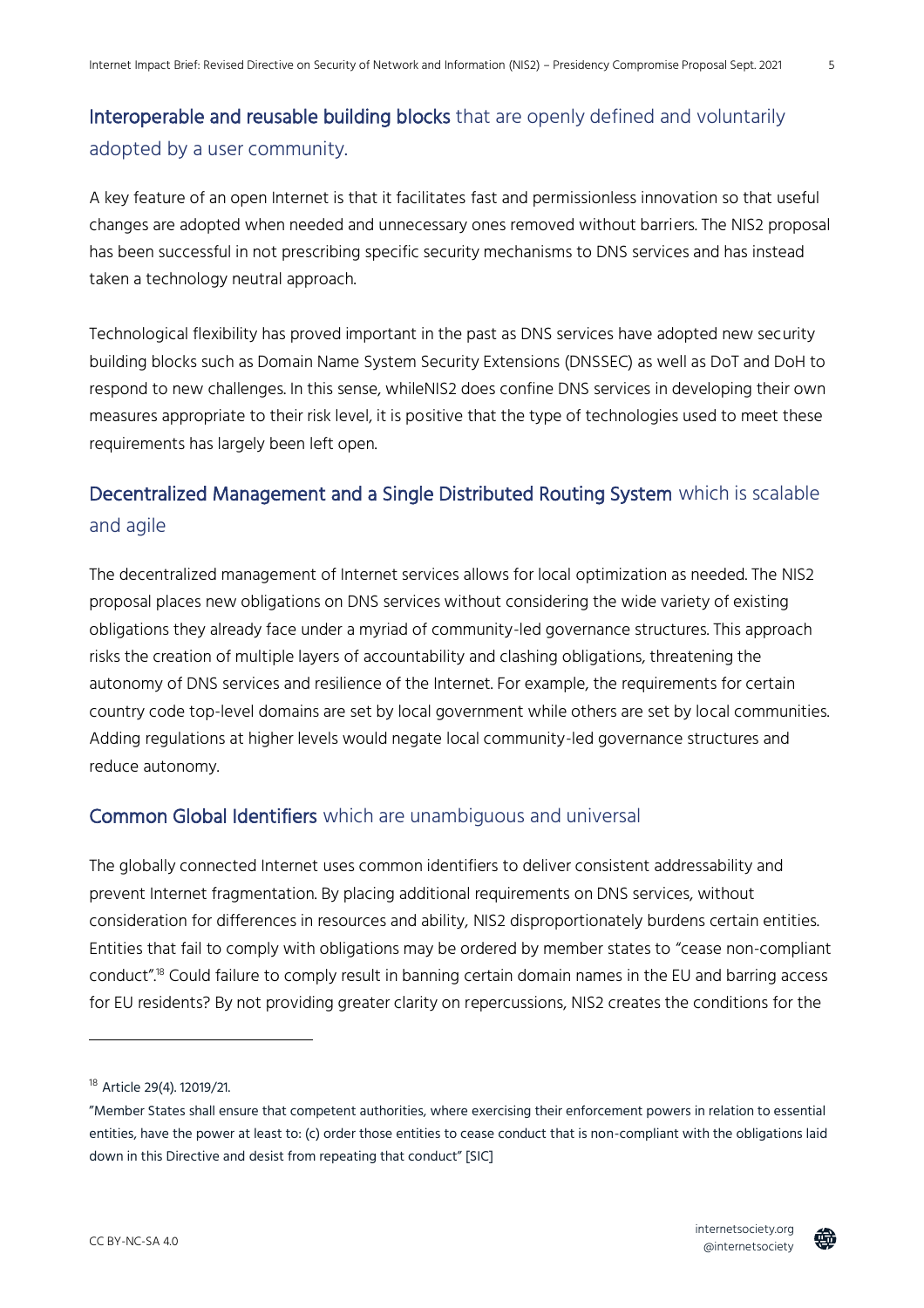disintegration of common global identifiers and contributes to Internet fragmentation.

Fragmentation may also occur when global entities within the scope of the directive change their behavior to avoid administrative fines. Global entities could do this by ceasing to provide their services to European Internet users – geo-blocking European DNS queries and likewise contributing to Internet fragmentation. Historic examples of regulation-dodging behaviour can be seen in General Data Protection Regulation (GDPR) cases where websites based outside the EU blocked access from Europe.<sup>19</sup>

Furthermore, new obligations on TLDs could interfere with global governance rules resulting in Internet fragmentation. The equivalent treatment of all TLD registries under the NIS2 proposal causes problems when applied to country code top-level domains (ccTLDs). Would ccTLDs associated with non-EU countries (such as .us, .uk, or .cn) be in scope if they include lower-level domain names from EU registrants or are used by the websites providing services in the EU? Similarly, what about generic ccTLDs such as .tv that are used across national borders? The broad treatment of all TLD registries creates issues of extraterritoriality and could further encourage Internet fragmentation if regulatory actions also come from other countries.

The compromise proposal retains within its scope both root name servers as well as the Address and Routing Parameter Area (.arpa) TLD, with the operators of root name servers identified explicitly. Root name servers sit at the core of the DNS—like the foundation a tree trunk serves for branches and leaves – and answer requests for records in the root zone, which contains the list of root servers themselves as well as a list of the authoritative name servers for all TLDs.

Meanwhile, arpa provides a number of critical technical services for the global Internet<sup>20</sup> including a "reverse resolution service" where numerical IP addresses are translated into their corresponding domain names. The service provided by .arpa as a TLD is essential to the functioning of global common protocols. It is currently governed by the Internet Architecture Board, a multi-stakeholder committee associated with the Internet Engineering Taskforce (IETF), the standards body for the Internet.

NIS2 imposes a top-down Internet governance approach for root name servers and .arpa which could fuel Internet fragmentation, especially if similar top-down approaches were to be implemented by other governments around the world. This would harm multistakeholder processes and contribute to



<sup>19</sup> <https://www.bbc.com/news/technology-44614885>

 $^{20}$  Services offered by .ARPA are documented in RFC1035 (in-addr.arpa), ), RFC3152 (ip6.arpa), RFC3404 (uri.arpa & urn.arpa), RFC4698 (iris.arpa), RFC5855 (in-addr.servers.arpa and ip6-servers.arpa), e163.arpa (RFC6166), RFC7050 (ipv4only.arpa), and RFC 7535 (as112.arpa)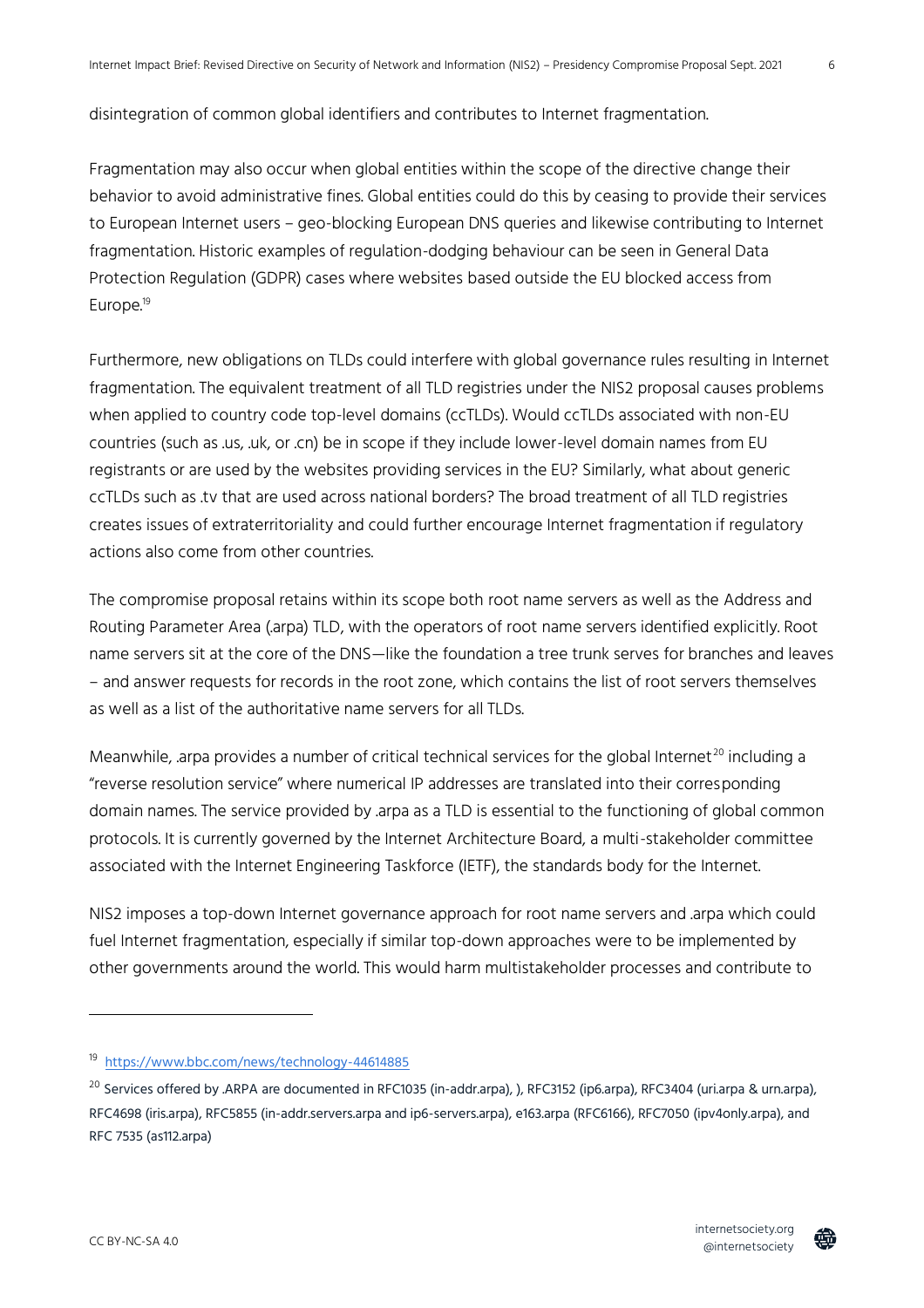the disintegration of common global identifiers. Furthermore, it runs contrary to the EU's historic support of a "single, open, neutral, free, secure and un-fragmented network". The NIS2 proposal should therefore exclude root name servers and the .arpa TLD from the directive.

# Summary

NIS2 affects three critical properties that underpin the Internet predominately due to the wide variety of DNS services that fall under the current scope. Various DNS services participate in different community-led governance efforts that may be in conflict with the requirements of NIS2. This could have consequences for permissionless innovation on the Internet, Internet resilience, and Internet fragmentation.

# How does NIS2 Affect the Realization of the Full Potential of the Internet?

The critical properties are what is needed to have the Internet, but they are not sufficient if we want the Internet to reach its full potential. The Internet Society advocates for an Internet that is Open, Globally Connected, Secure and Trustworthy – strongly aligned with the EU vision of a "single, open, neutral, free, secure and un-fragmented network". In order to assess how we get to an Internet with these characteristics, we will look at these through the lens of the enablers of these goals $^{21}$ . .

## Collaborative development, management, and governance

The Internet's technologies and standards are developed, managed, and governed in an open and collaborative way. This open collaboration extends to the building and operation of the Internet and services built on top of the Internet. The development and maintenance process is based on transparency and consensus, and has as its goal the optimization of infrastructure and services to the benefit of the users of these technologies.

Internet security problems are global in nature and therefore require global coordination, which is best accomplished through voluntary collaboration, not regulation. This change undermines consensusbased decision making and constrains efforts to ensure that infrastructure and services are optimized for the benefits of users.

By not recognising the wide variety of structures that govern DNS services, the NIS2 proposal risks replacing existing collaborative multistakeholder development with a top-down approach that would



<sup>21</sup> https://www.internetsociety.org/resources/doc/2021/enablers-of-open-globally-connected-secure-trustworthy-internet/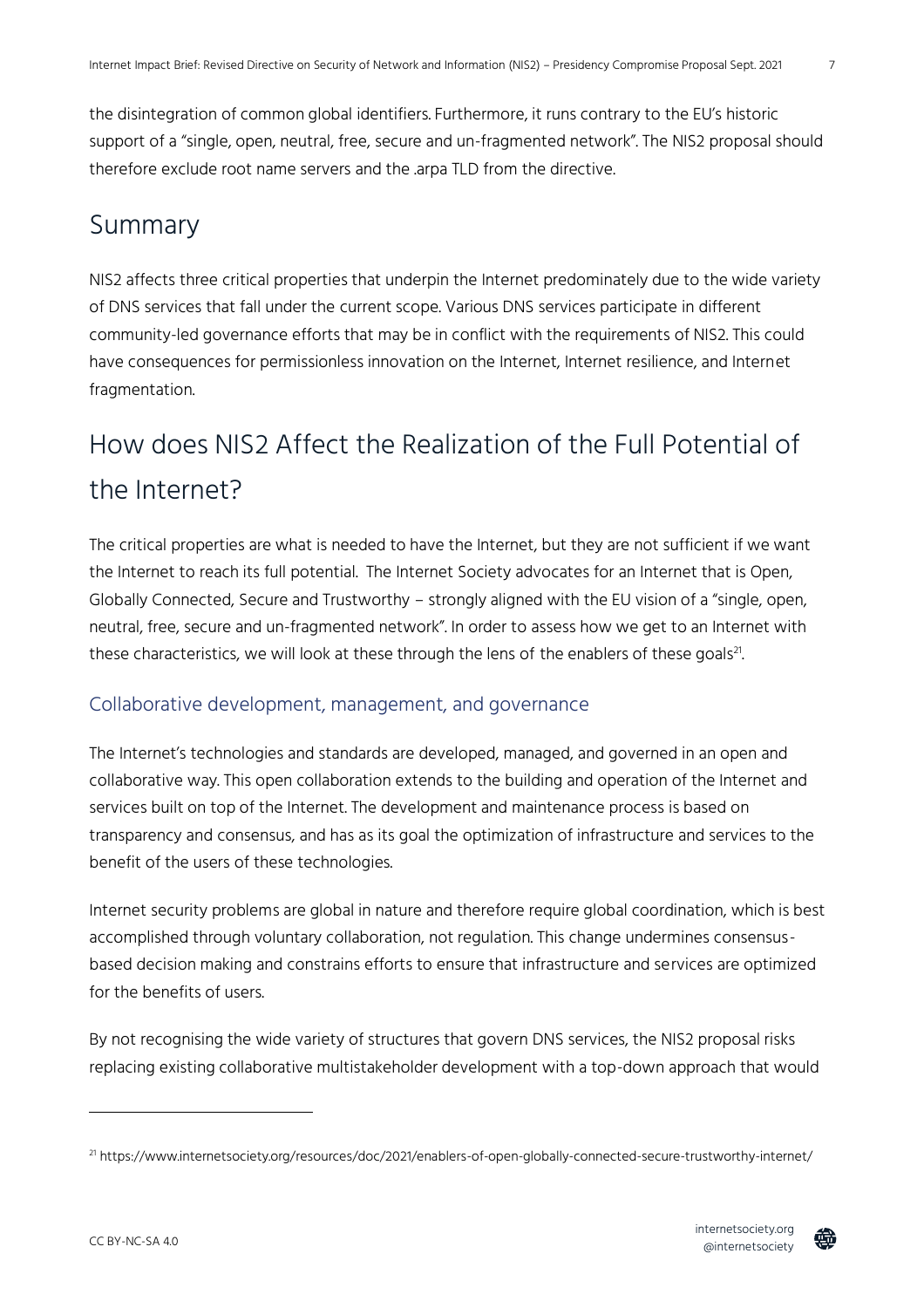only achieve a narrow subset of global needs.

#### Unrestricted reachability

Unrestricted reachability means that Internet users have access to all the resources and technologies made available on the Internet and are able to make resources available themselves. Once a resource has been made available in some way by its owner, there is no blocking of legitimate use and access to that resource by third parties.

NIS2 creates a number of challenges for global DNS services that may struggle to comply with the proposal. Internet domain registrars such as GoDaddy may need to stop registering domains from EU citizens in non-compliant TLDs. Similarly, TLD authoritative servers may need to stop answering queries from EU resolvers, even though many of these queries are proxied by public DNS resolvers run by Google, Cloudflare, and others at the request of EU businesses and Internet users. Other enforcement mechanisms may involve mandated filtering at the resolver level, which would similarly restrict reachability to unwitting third parties, namely the registrars of the associated TLD. These scenarios would deprive EU Internet users of the essential systems and resources generated by DNS services. Over time, the Internet experienced by European users would appear vastly different to that enjoyed by the outside world, cutting Europeans off from new knowledge and innovation driven by the Internet.

Similarly, NIS2 may require non-compliant Certificate Authorities (CAs)<sup>22</sup> to be removed from the set of trusted CAs in browsers. This could lead to EU-specific versions of popular browsers like Chrome and Safari. Non-compliant CAs may likewise find that access to the web resources protected by their certificates is denied or becomes insecure. This would deprive EU residents from access to parts of the Internet.

Even if TLDs were to operate exclusively in the EU, issues of reachability would still arise. The NIS2 proposal empowers member states to 'cease non-compliant action', which could result in the barring of TLDs from registering names until they are able to collect all mandatory registration information. This would similarly deny Internet users the full benefits of DNS services.



8

 $^{22}$  Certificate Authorities (CAs) are a critical component of Public Key Infrastructure (PKI), which is a system of creating, managing, and using digital keys and certificates. CAs issue digital certificates that certify the ownership and authenticity of a public encryption key., ensuring that the public key offered by a website does indeed belong to the website. CAs therefore ensure the authenticity, integrity, and confidentiality of communication on the Internet. Without CAs, third parties could impersonate other communicating parties to eavesdrop or tamper in message exchanges. These vulnerabilities could additionally be used to spread malware or imitate banks and other sites to steal users' credentials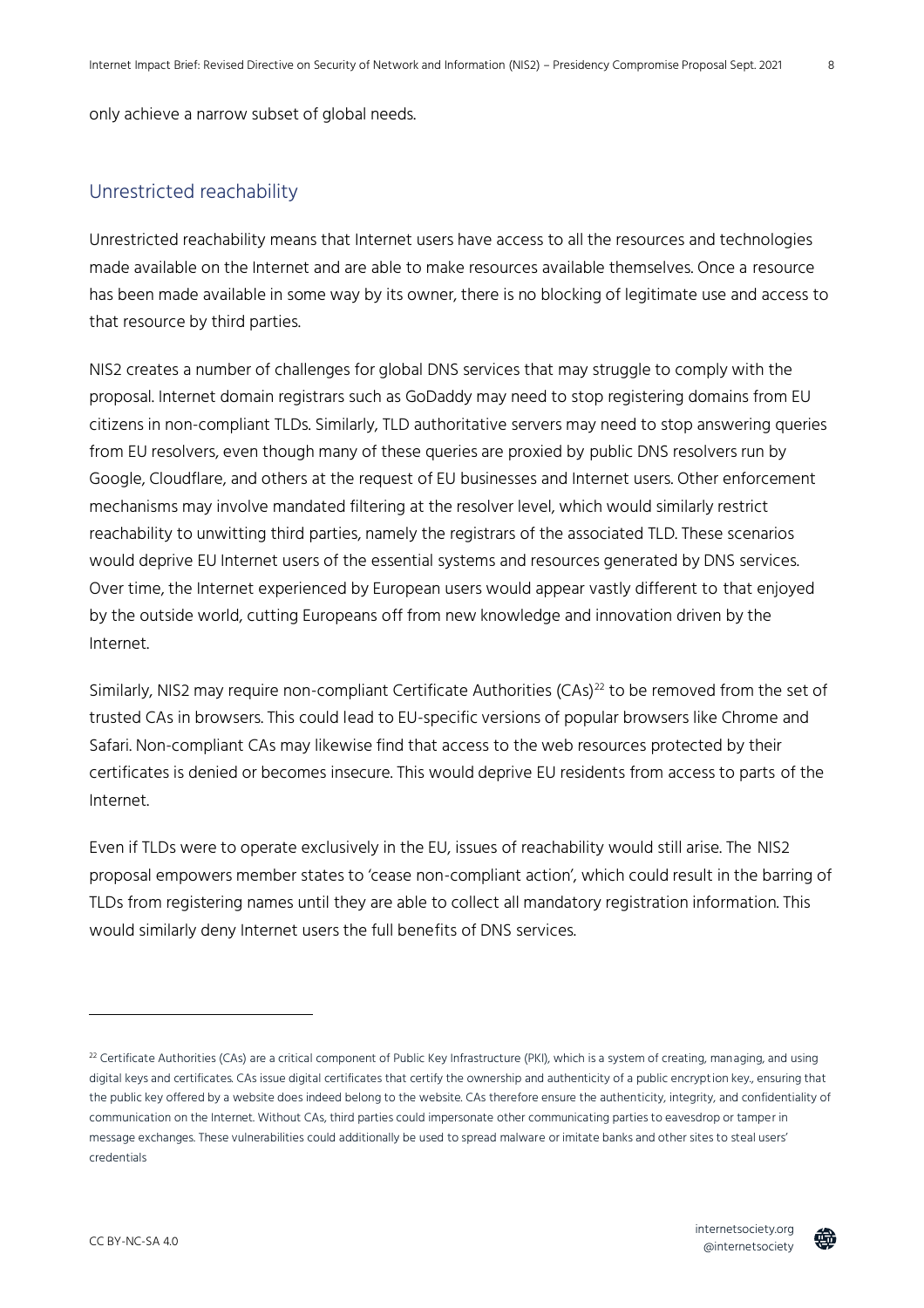Finally, a similar issue may arise for technologies and resources provided by third parties along the supply chain, which typically conduct their own security analyses and are evaluated for safety by consumers of their services. NIS2 could result in the barring of these services in the EU while administrative fees could result in bankruptcy for smaller players and market consolidation by larger players. These trends would limit the diversity of services on the Internet, to the determent of European Internet users.

## Integrity of information, applications, and services

The value of the Internet is maximized when the integrity of data sent over the Internet, and stored in applications, is not compromised. This protection means that critical underlying Internet services, such as DNS and the routing system, cannot be manipulated or compromised by malicious actors.

NIS2 is commendable for recognizing the importance of integrity and encouraging the use of important tools like encryption. Yet while the use of tools like encryption should be pursued by European entities, other well-intentioned obligations under NIS2 may have unintended negative consequences for the integrity of data if they are too stringent and cannot be followed. For example, Certificate Authorities (CAs) that fail to meet obligations under NIS2 may be removed from the set of trusted CAs in browsers, even if they adhere to the trust criteria mutually agreed among certificate authorities, browser manufacturers, and other relevant stakeholders. This would negatively affect access to the services protected by the certificates that these CAs issue, creating opportunities for man-in-the-middle attacks, impersonation of services, and other malicious actions.

The NIS2 proposal has a further opportunity to strengthen Internet security so that the integrity of data sent through the system is not compromised. Networks constantly exchange routing information to get Internet traffic to where it needs to be. Hundreds of incidents occur on these networks everyday including route hijacking, route leaks, and IP address spoofing. These incidents result in Denial of Service (DoS) attacks, surveillance, and lost revenue, negatively impacting the trustworthiness of the Internet.

Voluntary collaborative actions are essential for countering incidents such as these and increasing Internet security. For example, the Internet Society coordinates and supports an industry-led initiative called the Mutually Agreed Norms for Routing Security (MANRS) to protect the integrity and resilience of the Internet. The initiative supports four voluntary programs for network operators (ISPs), Internet exchange points (IXPs), content delivery networks (CDNs) and cloud providers, and equipment vendors to implement practices to combat the most common routing threats. We recommend that NIS2 encourage voluntary collaborative actions that increase Internet security.

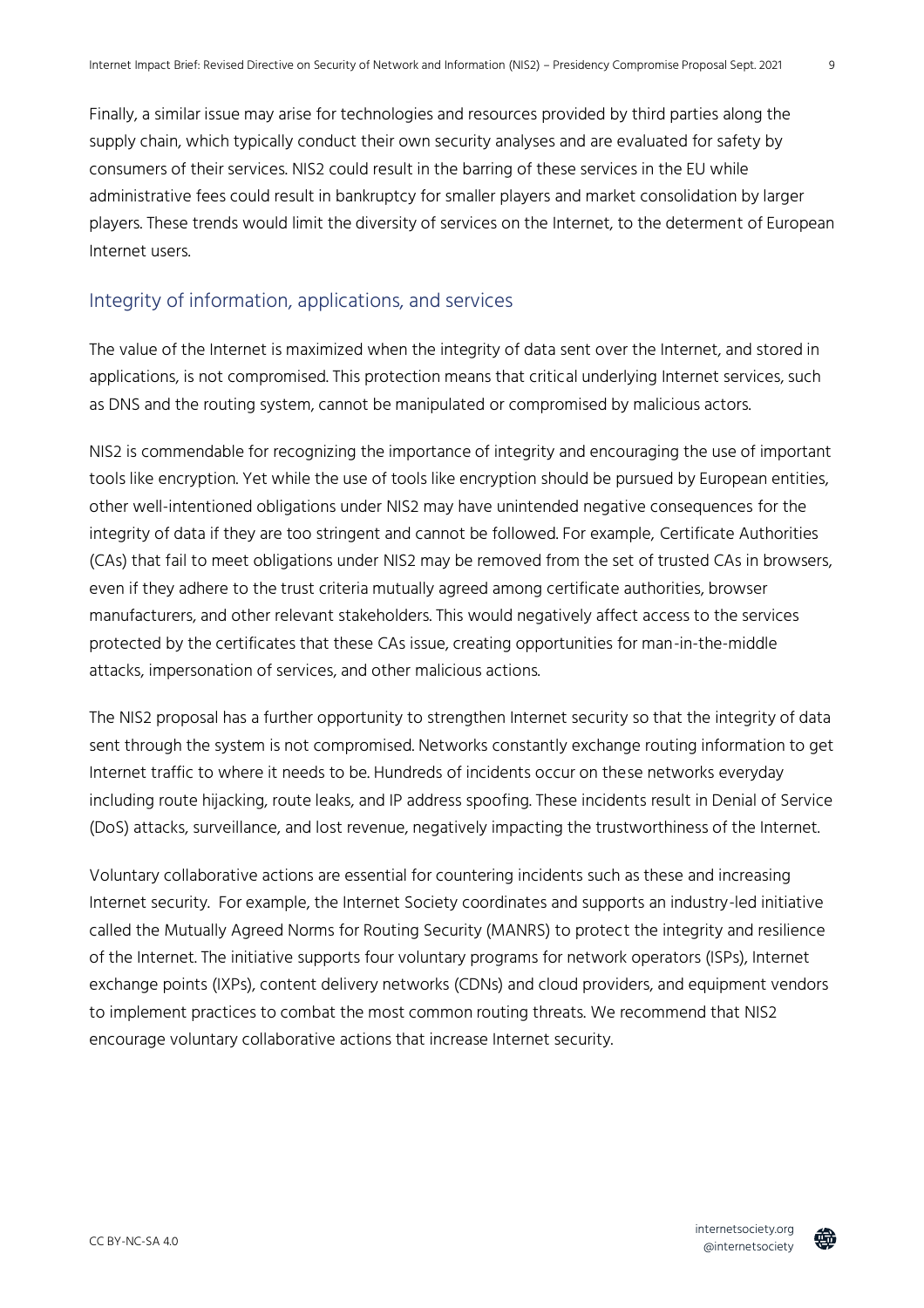### Reliability, resilience, and availability

The Internet is reliable when technology and processes are in place that permit the delivery of services as promised. If, for example, an Internet service's availability is unpredictable, then users will observe this as unreliable. This can reduce trust not just in one single service, but in the Internet itself. Resilience is related to reliability: a resilient Internet maintains an acceptable level of service even in the face of errors, malicious behavior, and other challenges to its normal operations.

Digital service providers may find their resources strained when complying with NIS2 requirements alongside existing obligations developed through community-led governance efforts. This could fuel market exit, business closures, or the acquisition of smaller entities by larger entities, resulting in market concentration. Market consolidation of DNS services would reduce choice and resilience on the Internet. When the number of providers is limited, errors, malicious behaviour, or other challenges to normal operations are no longer isolated and shock the entire system.

Non-profit certificate authorities that provide their services free of charge and operate on slim margins provide an example. Excessive requirements under NIS2 could force these free providers to exit the European market, creating the conditions for private certificate authorities to increase their prices. European businesses will face higher IT infrastructure costs, putting them at a disadvantage in comparison to foreign business that can still access these free services and have lower operating costs. This could have knock-on effects for European innovation and the ability of the European tech sector to compete globally.

#### **Accountability**

Accountability on the Internet gives users the assurance that organizations and institutions they interact with directly or indirectly are acting in a transparent and fair way. In an accountable Internet, entities, services, and information can be identified and the organizations involved will be held responsible for their actions.

DNS services are subject to layers of authority from state and community-led governance. For certain entities, confusion may exist as to which governance body holds authority, particularly when duplication occurs.

For example, to which authority would .tv, which is technically the ccTLD for Tuvalu but operates globally, be accountable? This problem would be particularly pronounced for ccTLDs that are strongly associated with sovereign nations. This ambiguity creates challenges for holding organizations responsible for their actions and providing transparency to the public.

The same question would apply to certificate authorities that operate globally and adhere to stringent



 $10$